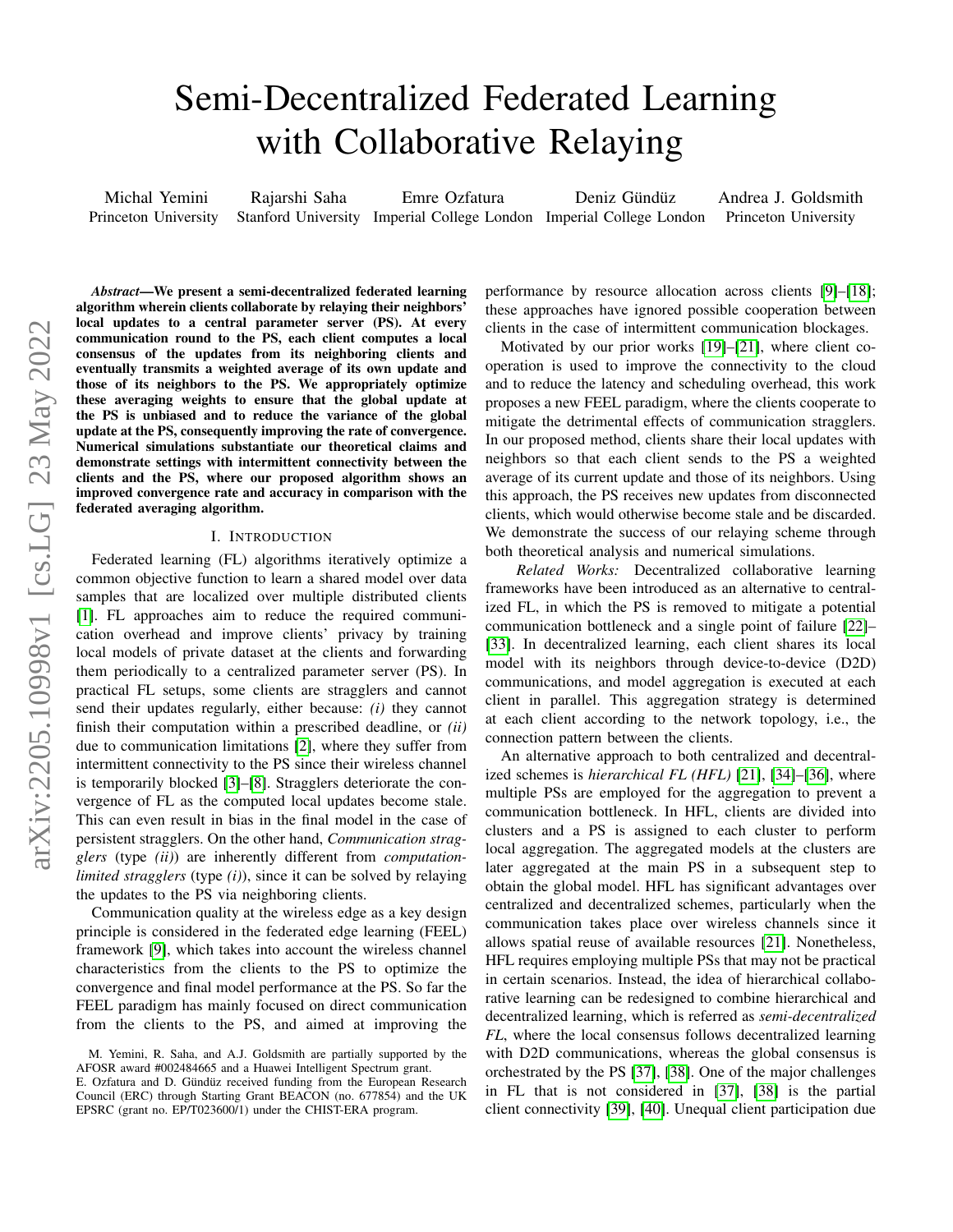to intermittent connectivity exacerbates the impact of data heterogeneity [\[41\]](#page-5-14)–[\[44\]](#page-5-15), and increases the generalization gap.

Most existing works on FL assume error-free rate-limited orthogonal communication links, with an underlying communication protocol that takes care of wireless imperfections. However, this separation between the communication medium and the learning protocol can be suboptimal [\[9\]](#page-5-2). An alternative approach treats the communication of the model updates to the PS as an uplink communication problem and jointly optimizes the learning algorithm and the communication scheme [\[9\]](#page-5-2). Within this framework is an original and promising approach known as *over-the-air computation (OAC)* [\[14\]](#page-5-16)–[\[16\]](#page-5-17), which exploits the superposition property of wireless signals to convey the sum of the model updates that are transmitted by each client in an uncoded fashion. In addition to bandwidth efficiency, the OAC framework provides a certain level of anonymity to clients due to its superposition nature; hence, it can enhance the privacy of the participating clients [\[17\]](#page-5-18), [\[18\]](#page-5-3). We emphasize that in OAC, PS receives the aggregate model, and it is not possible to disentangle the individual model updates. Therefore, any strategy that utilizes a PS side aggregation mechanism with individual model updates to address unequal client participation is not compatible with the OAC framework. One of the major advantages of our proposed scheme is that it mitigates the drawbacks of unequal client participation without requiring the identity of transmitting clients or their individual updates at the PS. Therefore, our solution is compatible with OAC.

Client connectivity is a particularly significant challenge in FEEL, where the clients and the PS communicate over unreliable wireless channels. Due to their different physical environments and distances to the PS, clients can have different connectivity to each other and the PS. This problem has been recently addressed in [\[10\]](#page-5-19)–[\[13\]](#page-5-20), [\[45\]](#page-5-21)–[\[48\]](#page-5-22) by considering customized client selection mechanisms to balance the participation of the clients and the latency for the model aggregation in order to speed up the learning process. We adopt a different approach to this problem, where instead of designing a client selection mechanism, or optimizing resource allocation to balance client participation, we introduce a *relaying* mechanism that takes into account the nature of individual clients' connectivity to the PS and ensures that, in case of poor connectivity, their local updates are conveyed to the PS with the help of their neighboring clients.

*Paper Organization:* Sec. [II](#page-1-0) presents the FL system model and the proposed FL collaborative relaying scheme. Sec. [III](#page-2-0) presents conditions for the unbiasedness of our proposed scheme and an analysis of the convergence rate. Sec. [IV](#page-3-0) optimizes the convergence rate of our proposed scheme, while Sec. [V](#page-3-1) presents numerical results that validate our theoretical analysis and highlight the performance improvement in terms of training accuracy. Finally, Sec. [VI](#page-4-2) concludes this paper.

Remark. *Due to space limitations, all proofs are omitted, and can be found in an online extended version of this paper [\[49\]](#page-5-23).*

<span id="page-1-2"></span>

Fig. 1: System model with intermittent uplink communication between clients and PS (dotted lines) and reliable communication between neighboring clients (solid lines).

### <span id="page-1-0"></span>II. SYSTEM MODEL FOR COLLABORATIVE RELAYING

Consider  $n$  clients communicating periodically with a PS that trains a global model  $\mathbf{x} \in \mathbb{R}^d$ . Let  $\mathcal{L}(\mathbf{x}, \zeta)$  be the loss evaluated for a model  $x$  at data point  $\zeta$ . Denote the local loss at client i by  $f_i : \mathbb{R}^d \times \mathcal{Z}_i \to \mathbb{R}$ , where  $f(\mathbf{x}; \mathcal{Z}_i) =$  $\frac{1}{|\mathcal{Z}_i|} \sum_{\zeta \in \mathcal{Z}_i} \mathcal{L}(\mathbf{x}; \zeta)$ . Here,  $\mathcal{Z}_i$  is the local dataset of client  $\vec{i}$ . The goal of PS is to solve the following empirical risk minimization (ERM) problem:<sup>[1](#page-1-1)</sup>

$$
\mathbf{x}^* = \argmin_{\mathbf{x} \in \mathbb{R}^d} f(\mathbf{x}) \triangleq \argmin_{\mathbf{x} \in \mathbb{R}^d} \frac{1}{n} \sum_{i=1}^n f_i(\mathbf{x}; \mathcal{Z}_i).
$$

### *A. FL with Local SGD at Clients*

Denote the local gradient as  $\nabla f_i(\mathbf{x}) \triangleq \nabla_{\mathbf{x}} f(\mathbf{x}; \mathcal{Z}_i)$ , and let  $g_i(\mathbf{x})$  be an unbiased estimate of it. In the  $r^{th}$  *round* of FL, the PS broadcasts the global model  $\mathbf{x}^{(r)}$  to the clients. For a local averaging *period* of  $T$ , each client performs  $T$  iterations of local training, after which the local models are sent to the PS for aggregation. For local iteration  $k \in [0 : \mathcal{T}]$  of the  $r^{th}$ round, client i applies the local update rule:

$$
\mathbf{x}_{i}^{(r,k+1)} = \mathbf{x}_{i}^{(r,k)} - \eta_r \mathbf{g}_i \left( \mathbf{x}_{i}^{(r,k)} \right), \tag{1}
$$

where  $\eta_r$  is the learning rate for round r and  $\mathbf{x}_i^{(r,0)} = \mathbf{x}^{(r)}$ .

## *B. Communication Model*

Communication between clients and PS. We consider a setting where the uplink connections between the clients and the PS are intermittent. As shown in Fig. [1,](#page-1-2) we model the connectivity of client  $i$  to the PS at round  $r$  by the Bernoulli random variable  $\tau_i(r) \sim \text{Bern}(p_i)$ , where  $\tau_i = 1$  indicates the presence of an uplink communication opportunity, whereas  $\tau_i(r) = 0$  indicates a blocked uplink. For simplicity of exposition, we consider the uplink channel to be either completely blocked or perfectly available without any noise, and the downlink from PS to clients does not suffer from intermittent dropouts.

**Remark 1.** *The connectivity probabilities*  $\{p_i\}_{i \in [n]}$  *can be easily estimated using pilot signals. Moreover, clients can* share their  $p_i$  with each other using local links in a pre*training phase. On the other hand, we do not assume that*

<span id="page-1-1"></span><sup>&</sup>lt;sup>1</sup>For simplicity, we assume  $|\mathcal{Z}_i| = |\mathcal{Z}_i|$  for all  $i, j \in [n]$ . Our method can be extended to the setting of imbalanced local dataset sizes as well.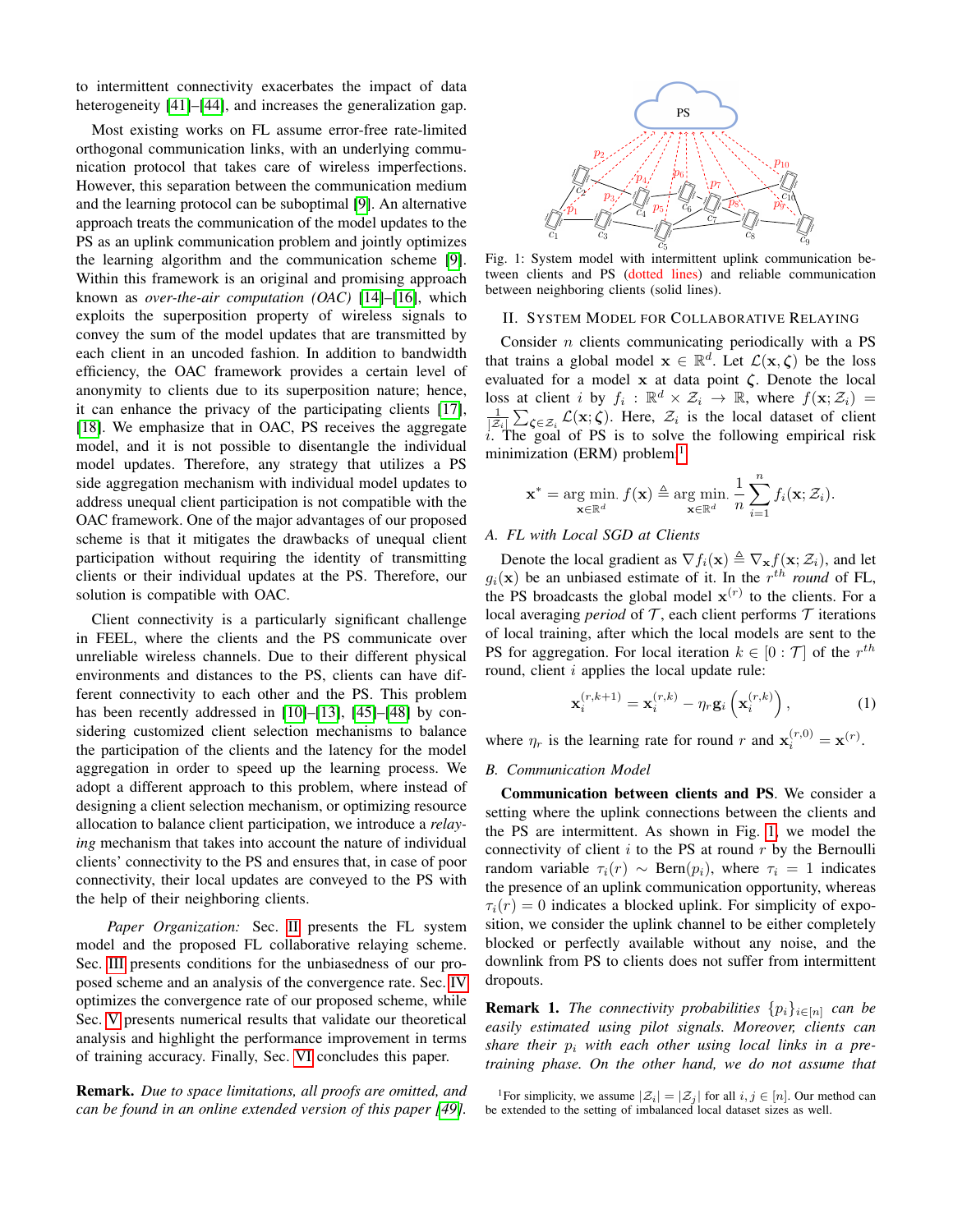## <span id="page-2-1"></span>Algorithm 1 COLREL-CLIENT: Collaborative Relaying

**Input:** Round index r, Step-size  $\eta_r$ , Local avg. period  $\mathcal{T}$ , Neighborhood of client  $i \mathcal{N}_i$ ,  $\alpha_{ij}$  for every  $j \in \mathcal{N}_i \cup \{i\}$ . Output:  $\Delta \widetilde{\mathbf{x}}_i^{r+1}$ .

1: Receive  $\mathbf{x}^{(r)}$  from PS. 2: Set  $\mathbf{x}_i^{(r,0)} = \mathbf{x}^{(r)}$ . 3: for  $k \leftarrow 0$  to  $\mathcal{T} - 1$  do Compute (stochastic) gradient  $g_i(\mathbf{x}_i^{(r,k)}t)$ .  $\mathbf{x}_{i}^{(r,k+1)} = \mathbf{x}_{i}^{(r,k)} - \eta_{r}g_{i}\left(\mathbf{x}_{i}^{(r,k)}\right).$ 4: end for 5: Set  $\Delta \mathbf{x}_i^{r+1} = \mathbf{x}_i^{(r, \mathcal{T})} - \mathbf{x}^{(r)}$ . 6: Send  $\Delta \mathbf{x}_i$  to every  $j \in \mathcal{N}_i$ . 7: Receive  $\Delta \mathbf{x}_j$  from every  $j \in \mathcal{N}_i$ . 8: Compute  $\Delta \tilde{\mathbf{x}}_i^{r+1} = \sum_{j \in \mathcal{N}_i \cup \{i\}} \alpha_{ij} \cdot \Delta \mathbf{x}_j^{r+1}.$ 9: Transmit (relay)  $\Delta \tilde{\mathbf{x}}_i^{r+1}$  to the PS.

*the instantaneous connectivity information, i.e.,*  $\tau_i(r)$ ,  $r \in [n]$ *is available to any of the clients.*

Communication between clients. The connectivity between clients is modeled by an undirected graph  $G = (V, E)$ where  $V = [n]$  and  $(i, j) \in E \iff$  client i can communicate with client j. Let  $\mathcal{N}_i \triangleq \{j \in V : \{i, j\} \in E\}$ . We do not assume that the graph  $G$  is connected. Instead, it can be composed of multiple connected subgraphs.

# *C. Collaborative Relaying of Local Updates*

Let  $\Delta \mathbf{x}_i^{(r+1)}$  denote client *i*'s update at the end of  $\mathcal{T}^{th}$ local iteration of round r, i.e.,  $\Delta \mathbf{x}_j^{(r+1)} = \mathbf{x}_j^{(r,\mathcal{T})} - \mathbf{x}^{(r)}$ . We assume that client *i*'s update  $\Delta x_j^{(r+1)}$  is readily available to its neighbors. Then client  $i$  computes a weighted average of its own update and those of its neighbors in  $\mathcal{N}_i$ , i.e.,

$$
\Delta \widetilde{\mathbf{x}}_i^{(r+1)} = \sum_{j \in \mathcal{N}_i \cup \{i\}} \alpha_{ij} \Delta \mathbf{x}_j^{(r+1)} = \sum_{j \in \mathcal{N}_i \cup \{i\}} \alpha_{ij} \left( \mathbf{x}_j^{(r,\mathcal{T})} - \mathbf{x}^{(r)} \right),
$$

where  $\alpha_{ij}$  is a non-negative importance weight assigned by client  $i$  while relaying the client  $j$ 's update. Note that weighted averaging entails a complexity of  $O(\max_{i \in [n]} |\mathcal{N}_i| + 1)$ .

## *D. PS Aggregation*

In our setting, the PS does not explicitly select the subset of clients from which it wants to receive information, rather it receives updates from all *communicating* clients at the beginning of every round. The PS uses the following re-scaled sum of received updates:

$$
\mathbf{x}^{(r+1)} = \mathbf{x}^{(r)} + w \sum_{i \in [n]} \tau_i(r+1) \Delta \tilde{\mathbf{x}}_i^{(r+1)}.
$$
 (2)

This update can be computed over-the-air and does not require the PS to know the identities of the communicating clients. We set  $w=1/n$  to preserve the unbiasedness of the objective function at the PS, as discussed in Sec. [III.](#page-2-0) Our Collaborative Relaying (ColRel) algorithm is presented in Algs. [1](#page-2-1) and [2.](#page-2-2)

## <span id="page-2-2"></span>Algorithm 2 COLREL-PS: PS Aggregation

**Input:** Number of rounds  $R$ , a set of clients  $[n]$ . **Output:** Global model  $\mathbf{x}^{(R)}$ . 1: Set  $x^{(0)} = 0$ 2: for  $k \leftarrow 0$  to  $\mathcal{T} - 1$  do Broadcast  $\mathbf{x}^{(r)}$  to all clients. Set  $\tau_i(r+1) = 1$  or 0 depending on connectivity. Update  $\mathbf{x}^{(r+1)} = \mathbf{x}^{(r)} + \frac{1}{n} \sum_{i \in [n]} \tau_i(r+1) \Delta \tilde{\mathbf{x}}_i^{r+1}$ 3: end for

## III. CONVERGENCE ANALYSIS

## <span id="page-2-0"></span>*A. Unbiasedness of* COLREL *FL*

In our collaborative relaying scheme, the local update of a particular client  $i$  can be transmitted to the PS by itself, or by one or more of its neighbors  $j \in \mathcal{N}_i$ . Since the PS may be blind to the identities of the clients, the clients collaborate among themselves to ensure that this redundancy is mitigated. This is done by appropriately choosing the weights  $\alpha_{ij}$ . In particular, Lemma [1](#page-2-3) gives a sufficient condition on the values of  $\{\alpha_{ij}\}_{i,j\in[n]}$  that ensures that the aggregated global update at the PS is an unbiased estimate of  $\frac{1}{n} \sum_{i \in [n]} \Delta \mathbf{x}_i^{(r)}$ , the true aggregate in the case of perfect channel connectivity.

<span id="page-2-3"></span>**Lemma 1.** Let  $w = 1/n$  and  $\{\alpha_{ij}\}_{i,j\in[n]}$  be such that

<span id="page-2-6"></span>
$$
\mathbb{E}\left[\sum_{j\in\mathcal{N}_i\cup\{i\}}\tau_j(r+1)\alpha_{ji}\right] = p_i\alpha_{ii} + \sum_{j\in\mathcal{N}_i}p_j\alpha_{ji} = 1. \quad (3)
$$

*Then, for every*  $i \in [n]$ *,* 

$$
w \cdot \mathbb{E}\left[\sum_{j \in \mathcal{N}_i \cup \{i\}} \tau_j(r+1) \alpha_{ji} \Delta \mathbf{x}_i^{r+1} \middle| \Delta \mathbf{x}_i^{r+1}\right] = \frac{1}{n} \Delta \mathbf{x}_i^{r+1}.
$$

Note that the standard FL setting under intermittent client connectivity to the PS but with no collaboration between the clients is captured by the choice  $w = 1/n$ ,  $\mathcal{N}_i = \emptyset$ ,  $p_i =$  $p, \alpha_{ii} = 1, \alpha_{ij} = 0$  for all  $i, j \in [n]$  and  $j \neq i$ .

## *B. Expected Suboptimality Gap*

Next, Thm. [1](#page-3-2) presents the convergence rate of COLREL as a function of  $\{\alpha_{ij}\}\$ , under the following assumptions.

<span id="page-2-4"></span>Assumption 1. *For any i, the local loss*  $f_i$  *is L-smooth w.r.t.*  $\mathbf{x}, \text{ i.e., for any } \mathbf{x}, \mathbf{y} \in \mathbb{R}^d, \|\nabla f_i(\mathbf{x}) - \nabla f_i(\mathbf{y})\|_2 \leq L \|\mathbf{x} - \mathbf{y}\|_2.$ 

**Assumption 2.** *The stochastic gradients*  $g_i(x)$  *are unbiased and have bounded variance, i.e.,*  $\forall i \in [n]:$ 

*1*)  $\mathbb{E}[\mathbf{g}_i(\mathbf{x})] = \nabla f_i(\mathbf{x})$ , and 2)  $\mathbb{E} \|\mathbf{g}_i(\mathbf{x}) - \nabla f_i(\mathbf{x})\|_2^2 \le \sigma^2$  for some finite  $\sigma^2$ .

<span id="page-2-5"></span>Assumption 3. For any  $i$ , the loss  $f_i$  is  $\mu$ -strongly convex, i.e., *for any*  $\mathbf{x}, \mathbf{y} \in \mathbb{R}^d$ ,  $(\nabla f_i(\mathbf{x}) - \nabla f_i(\mathbf{y}))^\top (\mathbf{x} - \mathbf{y}) \ge \mu \|\mathbf{x} - \mathbf{y}\|_2^2$ .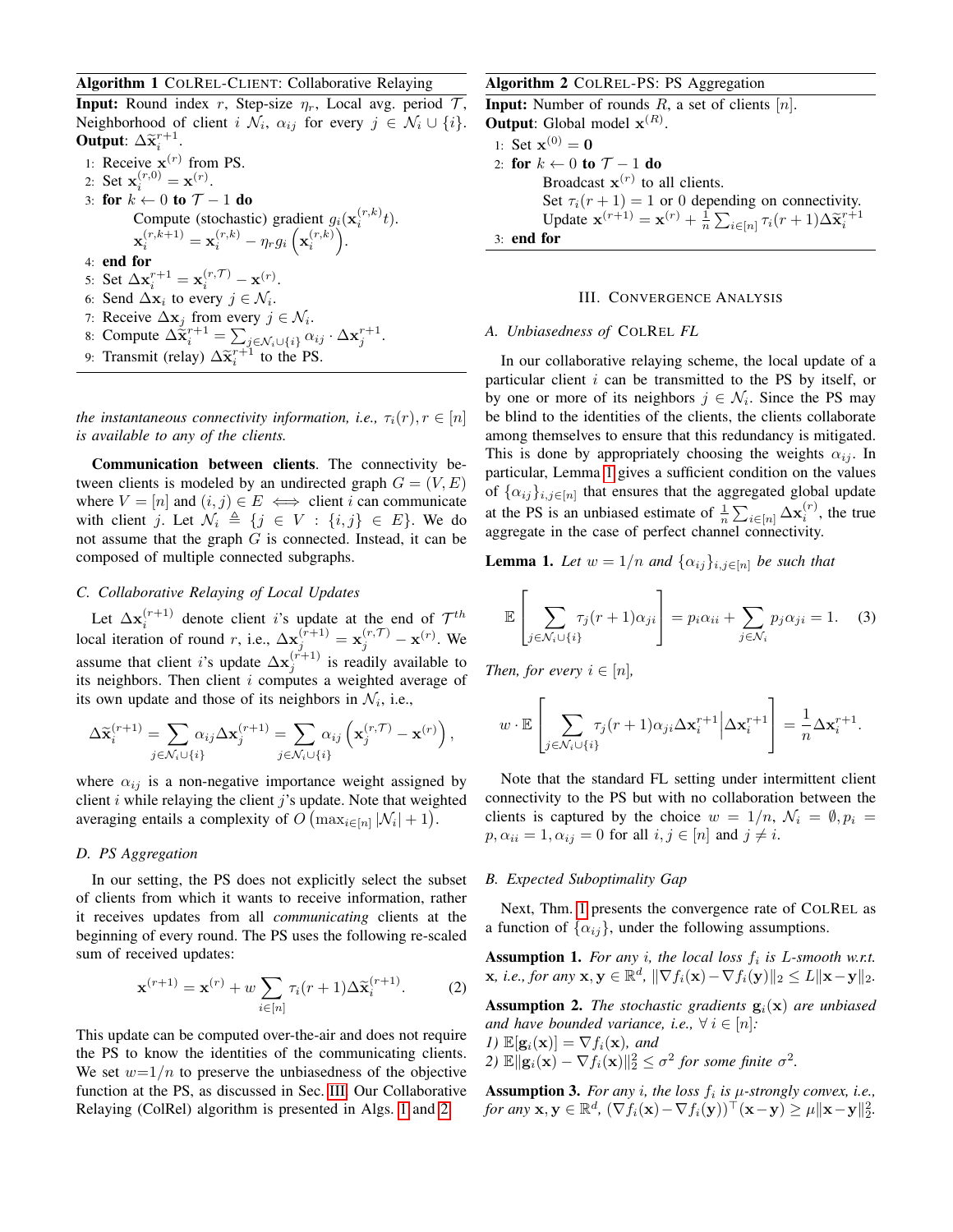<span id="page-3-7"></span>**Algorithm 3** OPT- $\alpha$ : Optimization of relay weight matrix A

Input: Connectivity graph G, Transmission probability vector p, Maximum number of iterations L.

**Output**: Relay weight matrix  $A<sup>(L)</sup>$  that approximately solves [\(6\)](#page-3-3).

1: Set  $\mathbf{A}_{ji}^{(0)} = \frac{1}{(|\mathcal{N}_i|+1)\cdot p_j} \cdot \mathbb{1}_{\{j \in \mathcal{N}_i \cup \{i\}: p_j > 0\}}.$ 2: for  $\ell \leftarrow 0$  to  $L - 1$  do Set  $\ell \leftarrow \ell + 1$ . Set  $i = \ell \mod n + n \cdot 1_{\{\ell \mod n = 0\}}$ . Compute  $\widehat{\mathbf{A}}_i^{(\ell)}$  $i$  according to [\(9\)](#page-3-4). Set  $\mathbf{A}_k^{(\ell)}$  $\binom{k}{k}$  according to [\(7\)](#page-3-5) for every  $k \in [n]$ . 3: end for

Let  $\mathbf{A} = (\alpha_{ij})_{i,j \in [n]}$  denote the  $n \times n$  matrix of relay weights, and let  $\mathcal{N}_{il} = (\mathcal{N}_i \cup \{i\}) \cap (\mathcal{N}_l \cup \{l\})$  denote the common neighborhood of nodes  $i$  and  $j$ . Suppose,

$$
S(\mathbf{p}, \mathbf{A}) = \sum_{i,l \in [n]} \sum_{j:j \in \mathcal{N}_{il}} p_j (1 - p_j) \alpha_{ji} \alpha_{jl}.
$$
 (4)

<span id="page-3-2"></span>Theorem 1. *Under Asms. [1](#page-2-4)[-3](#page-2-5) and condition* [\(3\)](#page-2-6)*,* COLREL*, as specified by Algs. 1 and [2,](#page-2-2) with*  $\eta_r = \frac{4\mu^{-1}}{r\mathcal{T}+1}$ *, satisfies for every*  $r \geq r_0(\mathbf{p}, \mathbf{A}),$ 

$$
\mathbb{E} \|\mathbf{x}^{(r+1)} - x^{\star}\|^2 \leq \frac{(r_0 \mathcal{T} + 1)}{(r\mathcal{T} + 1)^2} \|\mathbf{x}^{(0)} - x^{\star}\|^2 + \frac{C_1(\mathbf{p}, \mathbf{A})\mathcal{T}}{k\mathcal{T} + 1} + C_2 \frac{(\mathcal{T} - 1)^2}{k\mathcal{T} + 1} + C_3(\mathbf{p}, \mathbf{A}) \frac{\mathcal{T}}{(k\mathcal{T} + 1)^2},
$$

*where*  $B(\mathbf{p}, \mathbf{A}) = \frac{2L^2}{n^2} S(\mathbf{p}, \mathbf{A}), C_1(\mathbf{p}, \mathbf{A}) = \frac{4^2}{\mu^2} \cdot \frac{2\sigma^2}{n^2} S(\mathbf{p}, \mathbf{A}),$  $C_2 = \frac{4^2}{\mu^2} \cdot L^2 \frac{\sigma^2}{n}$  $\frac{\sigma^2}{n}e$ ,  $C_3(\boldsymbol{p}, \mathbf{A}) = \frac{4^4}{\mu^4} \cdot \Big(L^2\sigma^2 e + \frac{2L^2\sigma^2 e}{n^2} S(\boldsymbol{p}, \mathbf{A})\Big),$ *and*  $r_0(\mathbf{p}, \mathbf{A}) = \max \left\{ \frac{L}{\mu}, 4 \left( \frac{B(\mathbf{p}, \mathbf{A})}{\mu^2} + 1 \right), \frac{1}{T}, \frac{4n}{\mu^2 T} \right\}.$ 

As a consequence of Thm. [1,](#page-3-2) it follows that,

$$
\mathbb{E}\left\|\mathbf{x}^{(r+1)} - x^{\star}\right\|^2 = O\left(\frac{\left\|\mathbf{x}^{(0)} - x^{\star}\right\|^2}{r^2} + \frac{S(\mathbf{p}, \mathbf{A})}{r}\right). \quad (5)
$$

Therefore, the convergence rate can be improved by minimizing the term  $S(\mathbf{p}, \mathbf{A})$  subject to the unbiasedness condition in Lemma [1.](#page-2-3) Minimizing  $S(\mathbf{p}, \mathbf{A})$  can also reduce  $r_0(\mathbf{p}, \mathbf{A})$ .

#### IV. OPTIMIZING THE RELAYING WEIGHTS

<span id="page-3-0"></span>We choose the relay weight matrix  $A$  to minimize the upper bound on the expected distance to optimality as given by Thm. [1.](#page-3-2) Thus, we solve the following optimization problem:

$$
\arg\min_{\mathbf{A}} S(\mathbf{p}, \mathbf{A}),
$$
  
s.t.: 
$$
\sum_{j:j \in \mathcal{N}_i} p_j \alpha_{ji} = 1, \quad \alpha_{ji} \ge 0 \quad \forall i, j \in [n].
$$
 (6)

The function  $S(\mathbf{p}, \mathbf{A})$  is convex with respect to (w.r.t.) **A** for  $\mathbf{p} \in [0, 1]^n$ . It can be shown that the domain of [\(6\)](#page-3-3) is separable w.r.t.  $A_i$ , the i<sup>th</sup> column of A, and we can use the Gauss-Seidel method [\[50,](#page-5-24) Prop. 2.7.1] to iteratively solve [\(6\)](#page-3-3). At every iteration  $\ell$ , we compute the estimate  $A^{\ell}$  as

<span id="page-3-8"></span>

Fig. 2: Homogeneous connectivity with  $p_i = 0.2, \forall i \in [n]$  and FCT.

$$
\mathbf{A}_{i}^{(\ell)} = \begin{cases} \hat{\mathbf{A}}_{i}^{(\ell)} & \text{if } \ell \text{ mod } n + n \cdot \mathbb{1}_{\{\ell \text{ mod } n = 0\}} = i, \\ \mathbf{A}_{i}^{(\ell-1)} & \text{otherwise} \end{cases}
$$
(7)

Here, 
$$
\widehat{\mathbf{A}}_i^{(\ell)}
$$
 is given by

<span id="page-3-6"></span><span id="page-3-5"></span>
$$
\widehat{\mathbf{A}}_i^{(\ell)} = \arg \min \sum_{j \in \mathcal{N}_i \cup \{i\}} p_j (1 - p_j) \alpha_{ji}^2
$$
  
+2 
$$
\sum_{l \in [n], l \neq i} \sum_{j \in \mathcal{N}_{il}} p_j (1 - p_j) \alpha_{ji} \alpha_{jl}^{(\ell - 1)},
$$
s.t.: 
$$
\sum_{j \in \mathcal{N}_i \cup \{i\}} p_j \alpha_{ji} = 1, \quad \alpha_{ji} \ge 0 \quad \forall j \in [n].
$$
 (8)

Let  $L_{ji} = \{l : l \in [n], l \neq i, j \in \mathcal{N}_{il}\}\$ , that is, the set of all clients that have j as a mutual neighbor with i, and let  $\beta_{ji} =$  $\sum_{l \in L_{ji}} \alpha_{jl}^{(\ell-1)}$ . Let  $\bar{p}(i) = \max_{k \in \mathcal{N}_i \cup \{i\}} p_k$ . Using Lagrange multipliers we solve [\(8\)](#page-3-6) for  $j \in \mathcal{N}_i \cup \{i\}$  as follows:

<span id="page-3-4"></span>
$$
\widehat{\alpha}_{ji}^{(\ell)} = \begin{cases}\n\left(-\beta_{ji} + \frac{\lambda_i}{2(1-p_j)}\right)^+ & \text{if } p_j \in (0,1), \overline{p}(i) < 1, \\
\frac{1}{\sum_{k \in [n]} 1_{\{p_k = 1, k \in \mathcal{N}_i \cup \{i\}\}}} & \text{if } p_j = 1, \\
0 & \text{otherwise.} \n\end{cases}
$$
\n(9)

Here,  $\lambda_i$  satisfies  $\sum_{j \in \mathcal{N}_i \cup \{i\}} p_j \left( -\beta_{ji} + \frac{\lambda_i}{2(1-p_j)} \right)^+ = 1$ , and  $(\cdot)^+ \triangleq \max{\{\cdot, 0\}}$ . We can find  $\lambda_i$  using the bisection method. The complete algorithm is detailed in Alg. [3.](#page-3-7) Its overall *complexity* is  $O(L \cdot (n^2 + K))$ , where K is the number of iterations used in the bisection method for optimizing  $\lambda_i$ .

Remark 2. *The optimization* [\(6\)](#page-3-3) *only requires client* i *to know the weight values for its neighbors of distance 2. Thus, we can exploit the communication links between clients, and optimize* [\(6\)](#page-3-3) *distributively. We present the distributed algorithm in [\[49\]](#page-5-23)*.

## V. NUMERICAL SIMULATIONS

<span id="page-3-3"></span><span id="page-3-1"></span>We consider training a ResNet-20 model for image classification on CIFAR-10 dataset over 10 clients; each executes 8 local training steps of local-SGD. All plots have been averaged over 5 different realizations. We used a learning rate of 0.1 for SGD, a coefficient of  $1e - 4$  for  $\ell_2$ -regularization to prevent overfitting, and a batch-size of 64.

In Figs. [2](#page-3-8) and [3,](#page-4-3) the dataset is distributed across the clients in an IID fashion. As benchmarks, we consider *Federated*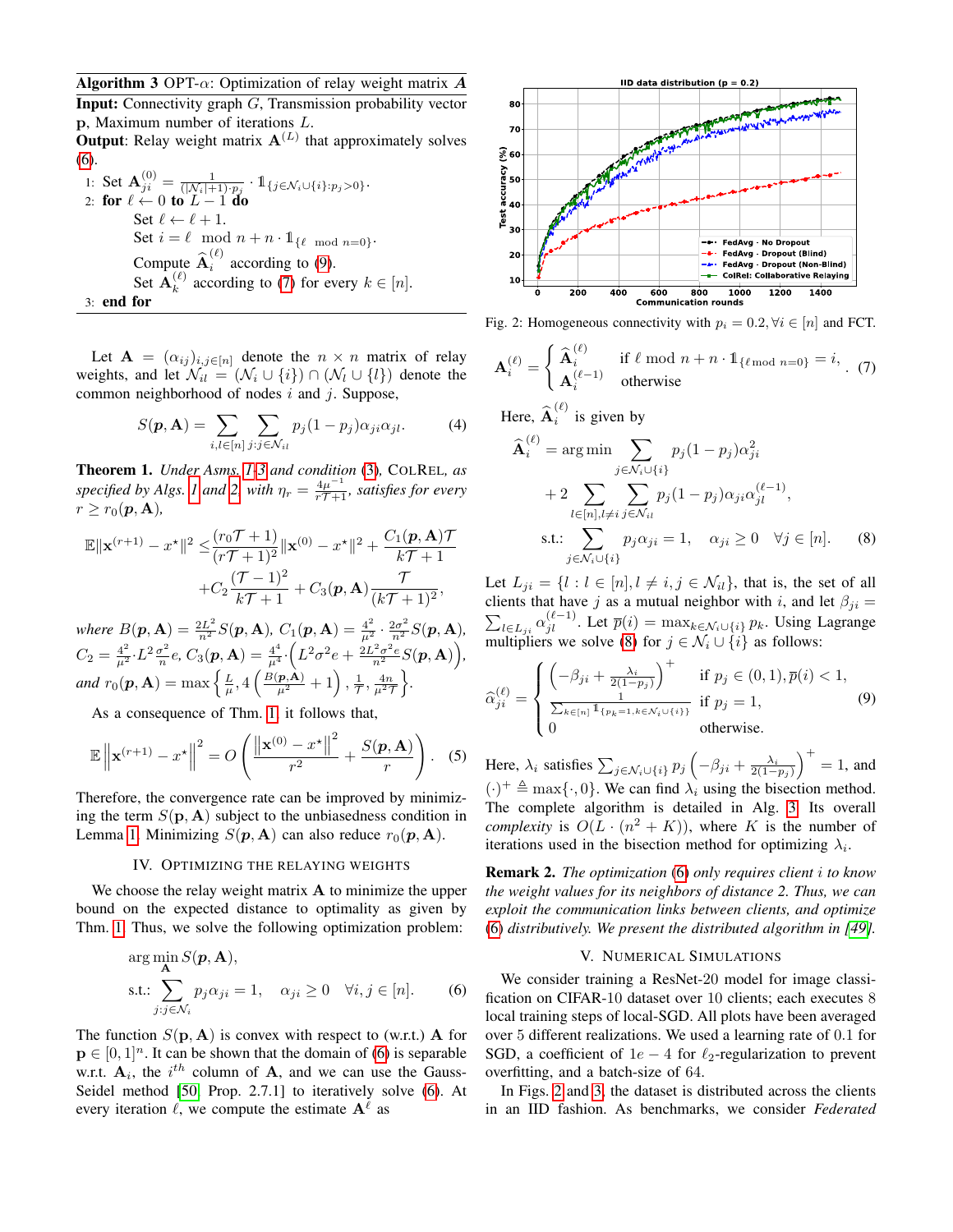<span id="page-4-3"></span>

<span id="page-4-4"></span>Fig. 3: Different connectivity across clients with a ring topology.



Fig. 4: Non-IID data + global momentum.

*Averaging (FedAvg) - No Dropout*, in which all clients are able to successfully transmit their local updates to the PS at every communication round. We also consider *FedAvg - Dropout*, in which the PS is unaware of the identity of the clients, and simply assumes that the update for any client unable to successfully transmit is zero. These benchmarks serve as natural upper and lower bounds to the performance of the proposed algorithm.

In Fig. [2,](#page-3-8) we have a homogeneous connectivity setup with equal probability  $p_i = 0.2$  that client  $i \in [n]$  successfully transmits its local updates to the PS. Furthermore, we assume a fully-connected topology (FCT) where each clients is connected to all the other clients in the system. COLREL achieves a performance on par with *FedAvg - No Dropout*. We also consider a non-blind strategy, *FedAvg - Dropout (Non-Blind)* where the PS is aware of the identity of the clients, and knows exactly which clients have been successful in sending their local updates to the PS. This is common in point-to-point learning settings. In this case the PS simply ignores the clients that have been unable to send their updates, and averages the successful updates by dividing the global aggregate at the PS by the number of successful transmissions.

In Fig. [3](#page-4-3) (and also in Fig. [4\)](#page-4-4), we consider every client has a different probability of successful transmission to the PS according to  $\mathbf{p} = [0.1, 0.2, 0.3, 0.1, 0.1, 0.5, 0.8, 0.1, 0.2, 0.9].$ We have deliberately chosen some clients to have a very low connectivity, some others moderate, and others very high. We consider a ring topology where client  $i$  is connected to clients  $(i - 1) \mod n$  and  $(i + 1) \mod n$ . For this setting, we distinguish the cases with and without optimized weights. The weights are optimized in order to minimize the term  $S(\mathbf{p}, \mathbf{A})$ , which consequently minimizes the variance of the iterates, subject to ensuring that the updates are unbiased according to Alg. [3.](#page-3-7) Note that explicitly optimizing the consensus weights that the clients use for their neighbors was not essential in Fig. [2](#page-3-8) because the initial weights of Alg. [3](#page-3-7) are optimal for a FCT with homogeneous connectivity to the PS, i.e.,  $p_i = p \forall i \in [n]$ .

Finally, in Fig. [4,](#page-4-4) we consider the setting in which the training data is distributed across the clients in a non-IID fashion. To emulate non-IID-ness, we consider the *sort-andpartition* approach in which the training data is initially sorted based on labels, and then divided into blocks and distributed among clients in a skewed fashion so that each client has data from only a few classes. For the ring topology in this plot, we have considered each client to be connected to 4 of its nearest neighbors. We also use global momentum at the PS to update the global model. Remarkably, FedAvg (even with non-blind averaging) fails to converge in this setting. This is because in the absence of collaboration, clients that have important training samples that are critical for training a good model with high accuracy, may have a low probability of successful transmission and thus are rarely able to convey their updates to the PS. Therefore, when these clients are unable to convey their updates to the PS, the resulting test accuracy of the global model is  $\sim 10\%$ , as good as a random classifier for 10 classes. Collaborative relaying ensures that the information from these critical datapoints are also conveyed to the PS even when the data owner does not have connectivity to the PS.

#### VI. CONCLUSIONS

<span id="page-4-2"></span>Our goal in this paper is to mitigate the detrimental effect of clients' intermittent connectivity on the training accuracy of FL systems. For this purpose, we proposed a collaborative relaying strategy, which exploits the connections between clients to relay potentially missing model updates to the PS due to blocked clients. Our algorithm allows the PS to receive an unbiased estimate of the model update, which would not be possible without relaying. We optimized the consensus weights at each client to improve the rate of convergence. Our proposed approach can be implemented even when the PS is blind to the identities of clients which successfully communicate with it at each round. Numerical results showed the improvement in training accuracy and convergence time that our approach provides under various settings, including IID and non-IID data distributions, different communication graph topologies, as well as blind and non-blind PSs.

#### **REFERENCES**

- <span id="page-4-0"></span>[1] B. McMahan, E. Moore, D. Ramage, S. Hampson, and B. A. y Arcas, "Communication-Efficient Learning of Deep Networks from Decentralized Data," in *Proceedings of the 20th International Conference on Artificial Intelligence and Statistics*, vol. 54, Apr 2017, pp. 1273–1282.
- <span id="page-4-1"></span>[2] M. Chen, D. Gündüz, K. Huang, W. Saad, M. Bennis, A. V. Feljan, and H. V. Poor, "Distributed learning in wireless networks: Recent progress and future challenges," arxiv:2104.02151, 2021.